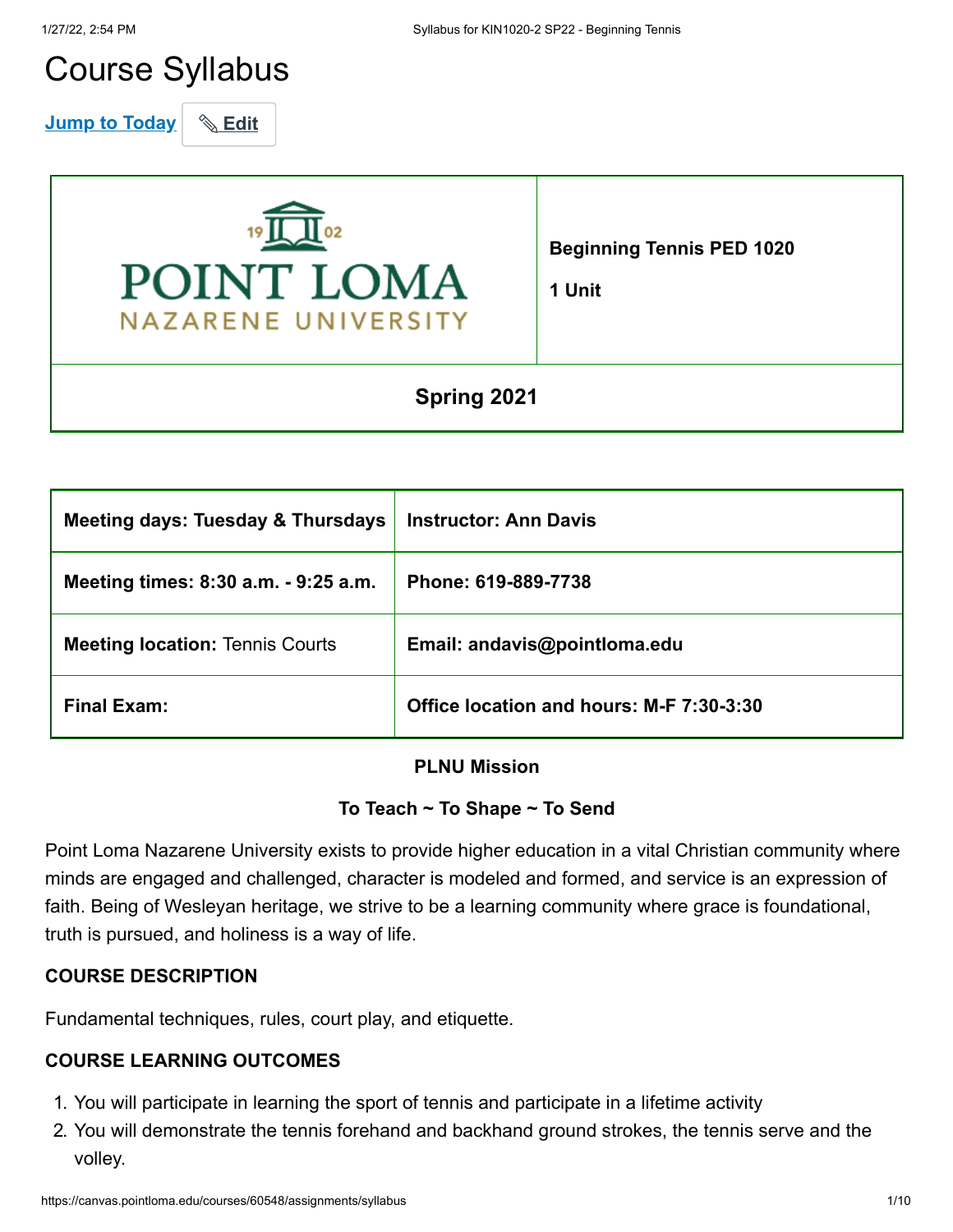- 3. You will learn the rules, scoring, mechanics of play and the etiquette expected from tennis players.
- 4. You will learn the positions, strategies and mechanics of singles and doubles play.

#### **COURSE CREDIT HOUR INFORMATION**

In the interest of providing sufficient time to accomplish the stated Course Learning Outcomes, this class meets the PLNU credit hour policy for a 1 unit class delivered over 14 weeks. Specific details about how the class meets the credit hour requirement can be provided upon request. (Based on 37.5 hours of student engagement per credit hour.)

#### **COURSE SCHEDULE AND ASSIGNMENTS**

- Watch a Video of the Week
- Take a 20-30 sec video of your progress each week and post to canvas
- Post questions and comments in discussion board
- Practice 1-2 hrs on court per week
- State the knowledge, rules, etiquette and mechanics

#### **ASSESSMENT AND GRADING**

| Participation in weekly practice, video of the week and self-video<br>reporting      | $210$ pts |
|--------------------------------------------------------------------------------------|-----------|
| Demonstrate knowledge of rules, court lines, etiquette and playing<br>mechanics quiz | 35 pts    |
| Participate in discussion board                                                      | 25 pts    |
| Watch and review 4 YouTube instructional videos                                      | 40 pts    |

#### **Standard Grade Scale Based on Percentages**

| A 90-100 |                     |                             |               | $ B+87-89 $ C+77-79 $ D+67-69 $ F Less than 59 |
|----------|---------------------|-----------------------------|---------------|------------------------------------------------|
|          |                     | B 83-86   C 73-76   D 63-66 |               |                                                |
|          | $B-80-82$ $C-70-72$ |                             | $D - 60 - 62$ |                                                |

#### **STATE AUTHORIZATION**

State authorization is a formal determination by a state that Point Loma Nazarene University is approved to conduct activities regulated by that state. In certain states outside California, Point Loma Nazarene University is not authorized to enroll online (distance education) students. If a student moves to another state after admission to the program and/or enrollment in an online course, continuation within the program and/or course will depend on whether Point Loma Nazarene University is authorized to offer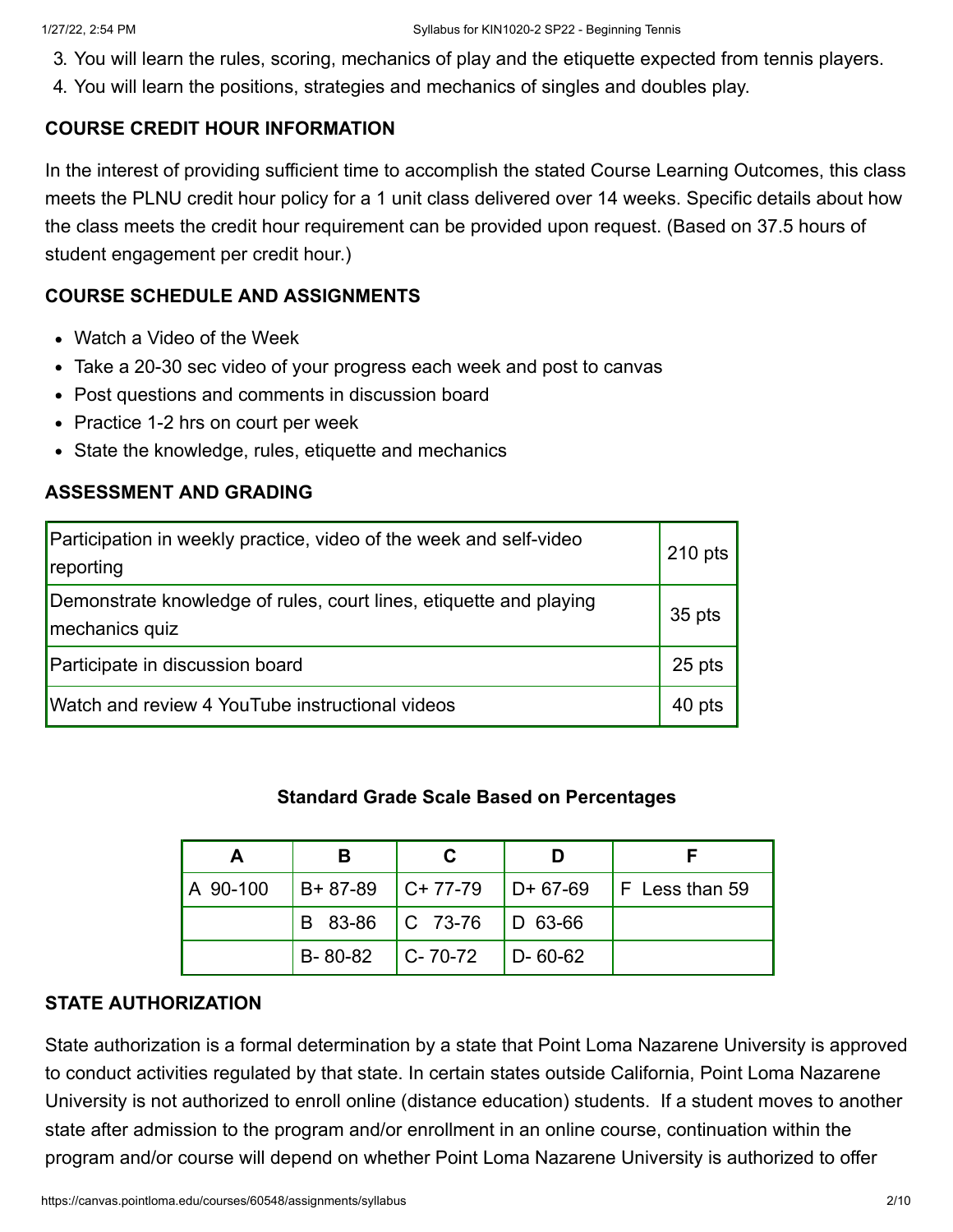distance education courses in that state. It is the student's responsibility to notify the institution of any change in his or her physical location. Refer to the map on **State Authorization [\(https://www.pointloma.edu/offices/office-institutional-effectiveness-research/disclosures\)](https://www.pointloma.edu/offices/office-institutional-effectiveness-research/disclosures)** to view which states allow online (distance education) outside of California.

#### **INCOMPLETES AND LATE ASSIGNMENTS**

All assignments are to be submitted/turned in by the beginning of the class session when they are due including assignments posted in Canvas. Incompletes will only be assigned in extremely unusual circumstances.

#### **PLNU COPYRIGHT POLICY**

Point Loma Nazarene University, as a non-profit educational institution, is entitled by law to use materials protected by the US Copyright Act for classroom education. Any use of those materials outside the class may violate the law.

#### **PLNU ACADEMIC HONESTY POLICY**

Students should demonstrate academic honesty by doing original work and by giving appropriate credit to the ideas of others. Academic dishonesty is the act of presenting information, ideas, and/or concepts as one's own when in reality they are the results of another person's creativity and effort. A faculty member who believes a situation involving academic dishonesty has been detected may assign a failing grade for that assignment or examination, or, depending on the seriousness of the offense, for the course. Faculty should follow and students may appeal using the procedure in the university Catalog. See **Academic Policies [\(http://catalog.pointloma.edu/content.php?catoid=18&navoid=1278\)](http://catalog.pointloma.edu/content.php?catoid=18&navoid=1278)** for definitions of kinds of academic dishonesty and for further policy information.

#### **PLNU ACADEMIC ACCOMMODATIONS POLICY**

While all students are expected to meet the minimum standards for completion of this course as established by the instructor, students with disabilities may require academic adjustments, modifications or auxiliary aids/services. At Point Loma Nazarene University (PLNU), these students are requested to register with the Disability Resource Center (DRC), located in the Bond Academic Center. (**DRC@pointloma.edu [\(mailto:DRC@pointloma.edu\)](mailto:DRC@pointloma.edu)** or 619-849-2486). The DRC's policies and procedures for assisting such students in the development of an appropriate academic adjustment plan (AP) allows PLNU to comply with Section 504 of the Rehabilitation Act and the Americans with Disabilities Act. Section 504 (a) prohibits discrimination against students with special needs and guarantees all qualified students equal access to and benefits of PLNU programs and activities. After the student files the required documentation, the DRC, in conjunction with the student, will develop an AP to meet that student's specific learning needs. The DRC will thereafter email the student's AP to all faculty who teach courses in which the student is enrolled each semester. The AP must be implemented in all such courses.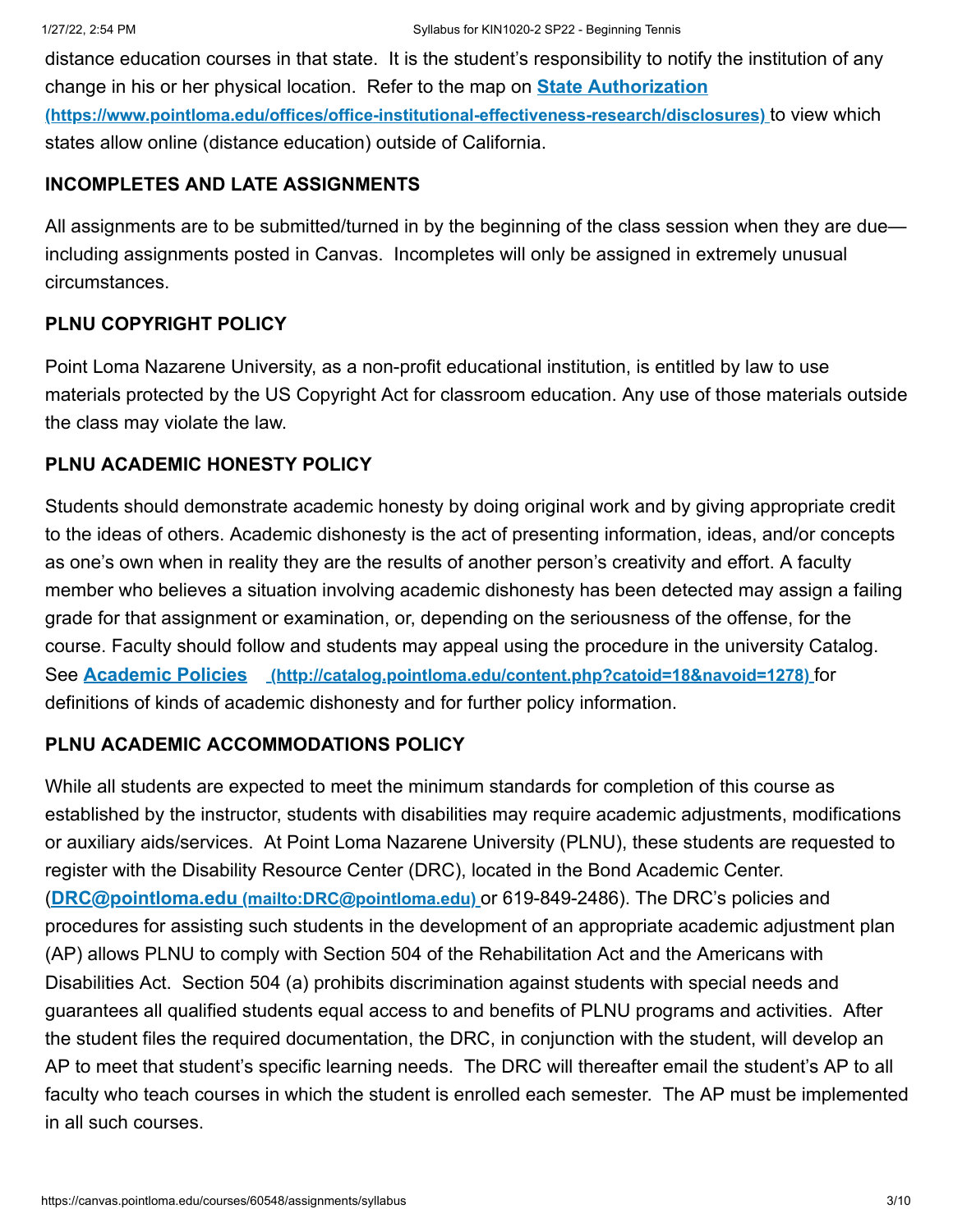If students do not wish to avail themselves of some or all of the elements of their AP in a particular course, it is the responsibility of those students to notify their professor in that course. PLNU highly recommends that DRC students speak with their professors during the first two weeks of each semester about the applicability of their AP in that particular course and/or if they do not desire to take advantage of some or all of the elements of their AP in that course.

# **PLNU ATTENDANCE AND PARTICIPATION POLICY**

Regular and punctual attendance at all synchronous class sessions is considered essential to optimum academic achievement. If the student is absent for more than 10 percent of class sessions (virtual or face-to-face), the faculty member will issue a written warning of de-enrollment. If the absences exceed 20 percent, the student may be de-enrolled without notice until the university drop date or, after that date, receive the appropriate grade for their work and participation. In some courses, a portion of the credit hour content will be delivered asynchronously and attendance will be determined by submitting the assignments by the posted due dates. See **Academic Policies**

**[\(http://catalog.pointloma.edu/content.php?catoid=18&navoid=1278\)](http://catalog.pointloma.edu/content.php?catoid=18&navoid=1278)** in the Undergraduate Academic Catalog. If absences exceed these limits but are due to university excused health issues, an exception will be granted.

# **Asynchronous Attendance/Participation Definition**

A day of attendance in asynchronous content is determined as contributing a substantive note, assignment, discussion, or submission by the posted due date. Failure to meet these standards will result in an absence for that day. Instructors will determine how many asynchronous attendance days are required each week.

# **SPIRITUAL CARE**

Please be aware PLNU strives to be a place where you grow as whole persons. To this end, we provide resources for our students to encounter God and grow in their Christian faith. If students have questions, a desire to meet with the chaplain or have prayer requests you can contact the **Office of Spiritual Development [\(https://www.pointloma.edu/offices/spiritual-development\)](https://www.pointloma.edu/offices/spiritual-development)**

# **USE OF TECHNOLOGY**

In order to be successful in the online environment, you'll need to meet the minimum technology and system requirements; please refer to the *Technology and System Requirements*  **[\(https://help.pointloma.edu/TDClient/1808/Portal/KB/ArticleDet?ID=108349\)](https://help.pointloma.edu/TDClient/1808/Portal/KB/ArticleDet?ID=108349)** information.

Problems with technology do not relieve you of the responsibility of participating, turning in your assignments, or completing your class work.

# **ASSIGNMENTS AT-A-GLANCE**

The table below lists our assignments and their due dates. Click on any assignment to review it.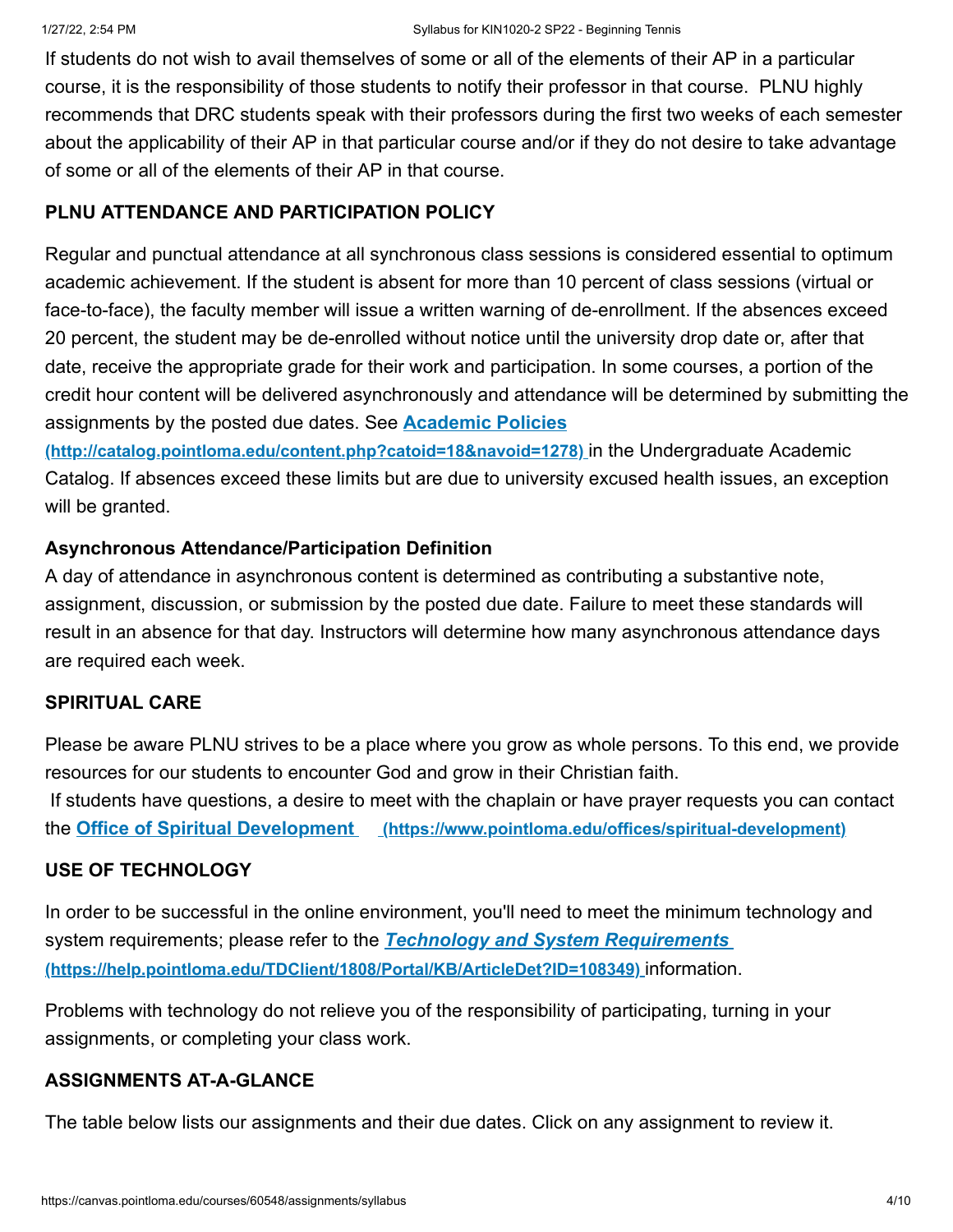# Course Summary:

| <b>Date</b>      | <b>Details</b>                                                                                                                  | <b>Due</b>     |
|------------------|---------------------------------------------------------------------------------------------------------------------------------|----------------|
| Thu Jan 13, 2022 | <b>E</b> Academic Honesty Verification<br><b>Statement</b><br>(https://canvas.pointloma.edu/courses/60548/assignments/743097)   | due by 11:59pm |
|                  | <b>State Authorization</b><br>י⊯<br><b>Verification Form</b><br>(https://canvas.pointloma.edu/courses/60548/assignments/743100) | due by 11:59pm |
|                  | due by 11:59pm (https://canvas.pointloma.edu/courses/60548/assignments/743117)                                                  |                |
|                  | <b>Week 1 Overview</b><br>闫                                                                                                     | to do: 11:59pm |
| Fri Jan 14, 2022 | <u> <i>Week 1</i> Video of the Week</u><br>due by 11:59pm<br>https://canvas.pointloma.edu/courses/60548/assignments/743123)     |                |
| Fri Jan 21, 2022 | <b>Week 2 Overview</b><br>l≣î                                                                                                   | to do: 11:59pm |
|                  | <b>Week 2 Video of the Week</b><br>眕<br>due by 11:59pm due thttps://canvas.pointloma.edu/courses/60548/assignments/743136)      |                |
|                  | <b>Week 3 Overview</b><br>闫                                                                                                     | to do: 11:59pm |
| Fri Jan 28, 2022 | <b>Week 3 Video of the Week</b><br>due by 11:59pm (https://canvas.pointloma.edu/courses/60548/assignments/743138)               |                |
|                  | <b>Week 4 Overview</b><br>I≣Î                                                                                                   | to do: 11:59pm |
| Fri Feb 4, 2022  | <b>Week 4 Video of the Week</b><br>ぽん<br>due by 11:59pm<br>https://canvas.pointloma.edu/courses/60548/assignments/743140)       |                |
| Fri Feb 11, 2022 | <b>Week 5 Overview</b><br>冒                                                                                                     | to do: 11:59pm |
|                  | P <sup>2</sup> Week 5 Video of the Week<br>due by 11:59pm (https://canvas.pointloma.edu/courses/60548/assignments/743142)       |                |
| Tue Feb 15, 2022 | <b>Week 1: Synchronous Session</b><br>ا≣ا<br><b>Agenda</b>                                                                      | to do: 11:59pm |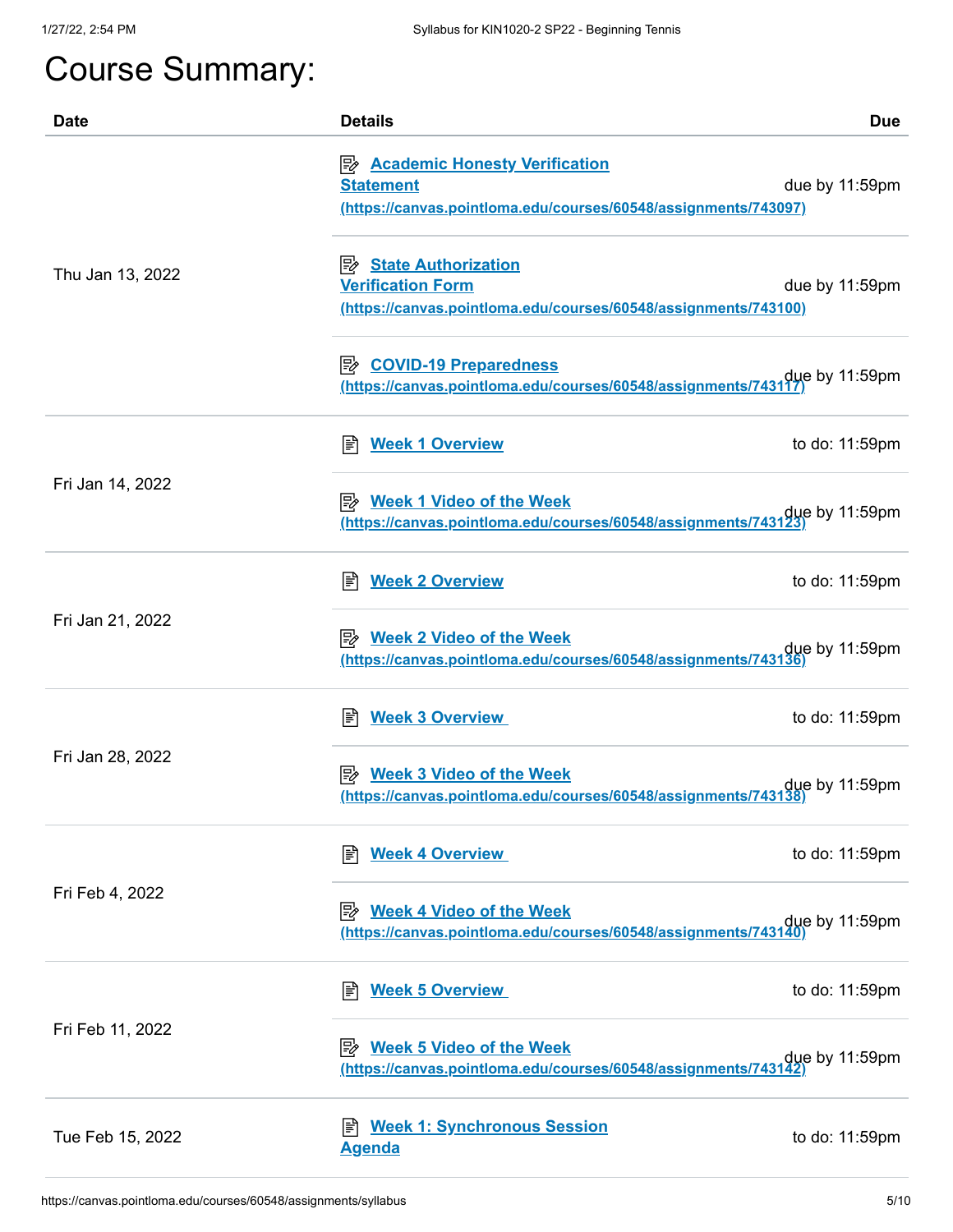| <b>Date</b>      | <b>Details</b>                                                                                                              | <b>Due</b>     |
|------------------|-----------------------------------------------------------------------------------------------------------------------------|----------------|
|                  | <b>E</b> Week 6 Overview                                                                                                    | to do: 11:59pm |
| Fri Feb 18, 2022 | P <sup>2</sup> Week 6 Video of the Week<br>due by 11:59pm<br>https://canvas.pointloma.edu/courses/60548/assignments/743144) |                |
| Fri Feb 25, 2022 | <b>Week 7 Overview</b><br>闫                                                                                                 | to do: 11:59pm |
|                  | due by 11:59pm (https://canvas.pointloma.edu/courses/60548/assignments/743122)                                              |                |
| Fri Mar 4, 2022  | <b>A</b> Week 1 Discussion<br>due by 11:59pm (https://canvas.pointloma.edu/courses/60548/assignments/743116)                |                |
|                  | <b>Week 8 Overview</b><br>闫                                                                                                 | to do: 11:59pm |
|                  | <b>B</b> Week 8 Video of the Week<br>due by 11:59pm<br>https://canvas.pointloma.edu/courses/60548/assignments/743148)       |                |
|                  | <b>By Week 2 Assignment</b><br>due by 11:59pm due thttps://canvas.pointloma.edu/courses/60548/assignments/743135)           |                |
| Fri Mar 11, 2022 | <b>B</b> Week 2 Discussion: Spins and<br><b>Hitting</b><br>(https://canvas.pointloma.edu/courses/60548/assignments/743115)  | due by 11:59pm |
|                  | <b>Week 9 Overview</b>                                                                                                      | to do: 11:59pm |
| Thu Mar 17, 2022 | <b>Midterm</b><br>ぽん<br>due by 11:59pm<br><u>(https://canvas.pointloma.edu/courses/60548/assignments/743101)</u>            |                |
|                  | <b>B</b> Week 3 Discussion: Grips<br>due by 11:59pm<br>https://canvas.pointloma.edu/courses/60548/assignments/743114)       |                |
|                  | <b>Week 10 Overview</b><br>闫                                                                                                | to do: 11:59pm |
| Fri Mar 18, 2022 | <b>Week 10 Video of the Week</b><br>ぽ々<br>due by 11:59pm<br>https://canvas.pointloma.edu/courses/60548/assignments/743126)  |                |
|                  | <b>Week 9 Video of the Week</b><br>眕<br>due by 11:59pm<br>https://canvas.pointloma.edu/courses/60548/assignments/743150)    |                |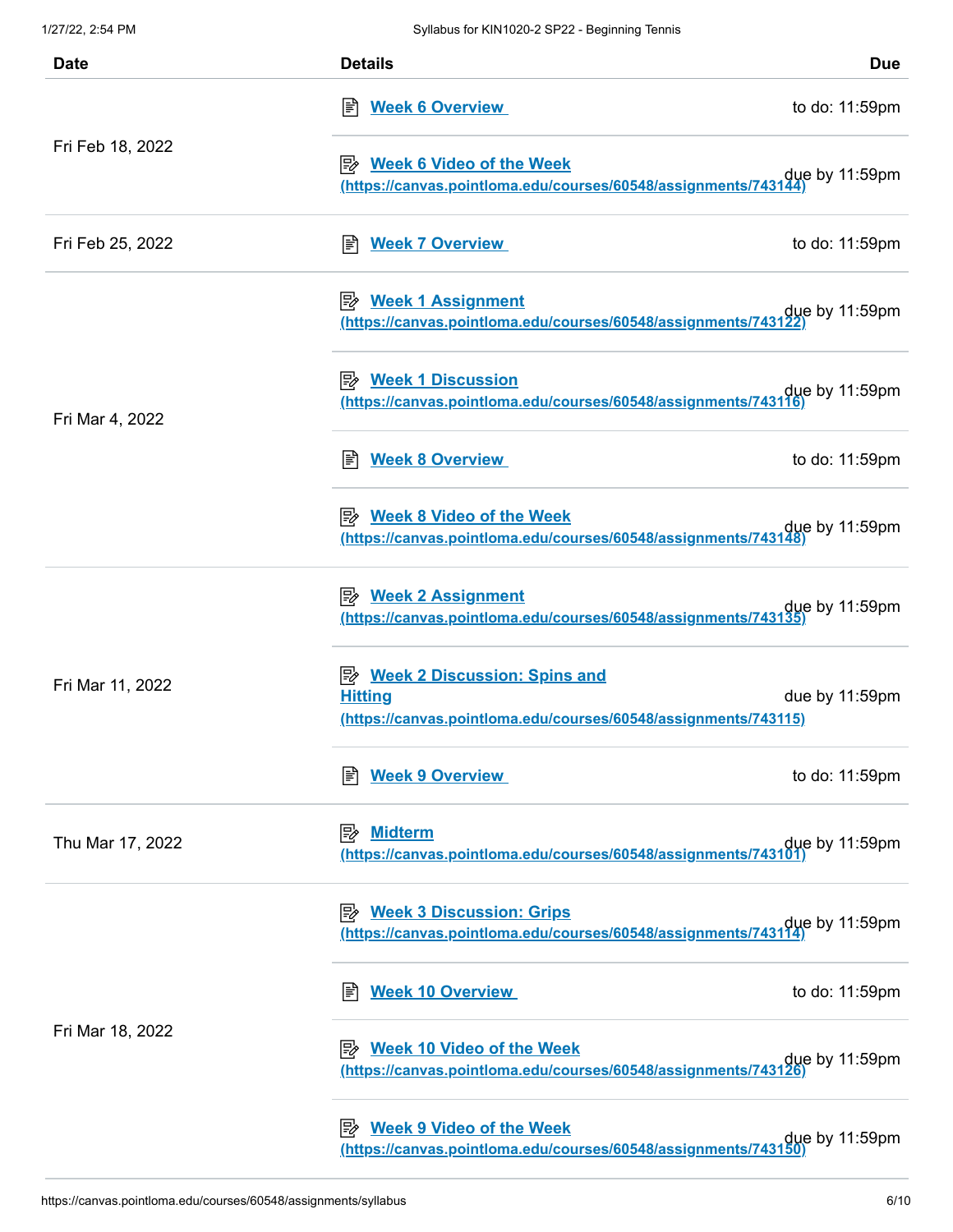| <b>Date</b>      | <b>Details</b>                                                                                                                                     | <b>Due</b> |
|------------------|----------------------------------------------------------------------------------------------------------------------------------------------------|------------|
| Sun Mar 20, 2022 | <b>Week 3 Assignment</b><br> ₩<br>due by 11:59pm (https://canvas.pointloma.edu/courses/60548/assignments/743137)                                   |            |
| Fri Mar 25, 2022 | <b>Week 4 Assignment</b><br>彫<br>due by 11:59pm<br>https://canvas.pointloma.edu/courses/60548/assignments/743139)                                  |            |
|                  | <b>Week 4 Discussion: Forehand</b><br>ぽん<br>- Part 1<br>due by 11:59pm<br>(https://canvas.pointloma.edu/courses/60548/assignments/743113)          |            |
|                  | <b>Week 11 Overview</b><br>to do: 11:59pm<br>冒                                                                                                     |            |
|                  | Week 11 Video of the Week<br>due by 11:59pm<br>https://canvas.pointloma.edu/courses/60548/assignments/743128)                                      |            |
| Mon Mar 28, 2022 | due by 11:59pm<br>https://canvas.pointloma.edu/courses/60548/assignments/743141)                                                                   |            |
| Fri Apr 1, 2022  | P Week 5 Discussion: Forehand<br>- Part 2<br>due by 11:59pm<br>(https://canvas.pointloma.edu/courses/60548/assignments/743112)                     |            |
|                  | <b>Week 12 Overview</b><br>to do: 11:59pm<br>闫                                                                                                     |            |
|                  | 尾々<br><b>Week 12 Video of the Week</b><br>due by 11:59pm<br>https://canvas.pointloma.edu/courses/60548/assignments/743130)                         |            |
| Fri Apr 8, 2022  | <b>Week 6 Discussion: Two-</b><br>眕<br><b>handed Backhand</b><br>due by 11:59pm<br>(https://canvas.pointloma.edu/courses/60548/assignments/743111) |            |
|                  | <b>Week 13 Overview</b><br>to do: 11:59pm<br>闫                                                                                                     |            |
|                  | <b>Week 13 Video of the Week</b><br>眕<br>due by 11:59pm<br>https://canvas.pointloma.edu/courses/60548/assignments/743132)                          |            |
| Sun Apr 10, 2022 | <b>Week 6 Assignment</b><br>ぽん<br>due by 11:59pm due thttps://canvas.pointloma.edu/courses/60548/assignments/743143)                               |            |
| Wed Apr 13, 2022 | <b>Week 7 Video of the Week</b><br>眕<br>due by 11:59pm<br>https://canvas.pointloma.edu/courses/60548/assignments/743146)                           |            |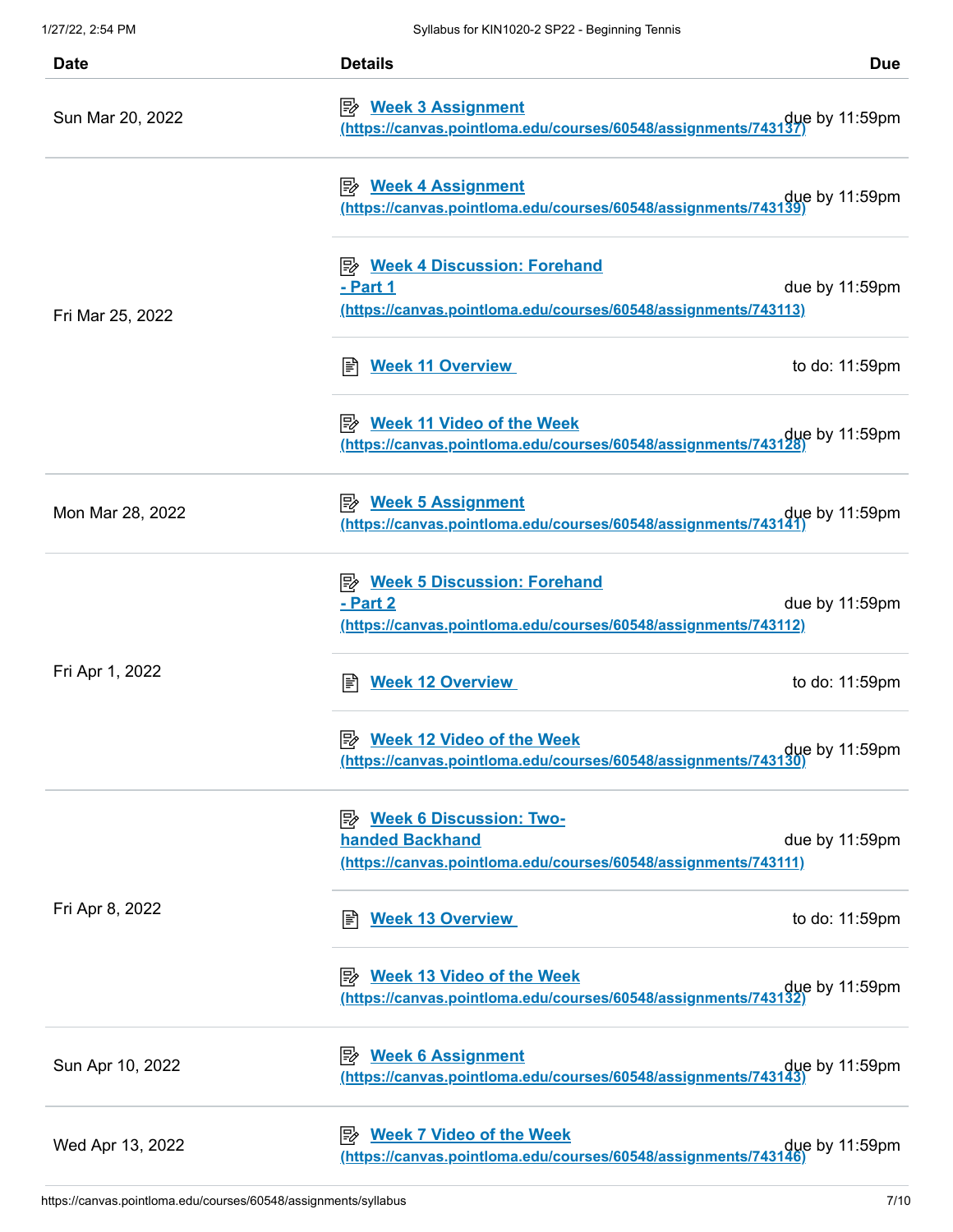| <b>Date</b>      | <b>Details</b>                                                                                                                                     | <b>Due</b>     |
|------------------|----------------------------------------------------------------------------------------------------------------------------------------------------|----------------|
|                  | due by 11:59pm<br>https://canvas.pointloma.edu/courses/60548/assignments/743145)                                                                   |                |
| Fri Apr 15, 2022 | P <sup>2</sup> Week 7 Discussion: Single-<br><b>handed Backhand</b><br>(https://canvas.pointloma.edu/courses/60548/assignments/743110)             | due by 11:59pm |
|                  | <b>Week 14 Overview</b><br>闫                                                                                                                       | to do: 11:59pm |
|                  | P <sup>2</sup> Week 14 Video of the Week<br>due by 11:59pm<br>https://canvas.pointloma.edu/courses/60548/assignments/743134)                       |                |
| Tue Apr 19, 2022 | <b>B</b> Tennis Midterm Exam<br>due by 11:59pm<br>https://canvas.pointloma.edu/courses/60548/assignments/743120)                                   |                |
| Thu Apr 21, 2022 | <b>A</b> Mid Term Part B<br>due by 11:59pm<br><u>(https://canvas.pointloma.edu/courses/60548/assignments/743119)</u>                               |                |
|                  | <u>≫ Week 8 Assignment</u><br>due by 11:59pm (https://canvas.pointloma.edu/courses/60548/assignments/743147)                                       |                |
| Fri Apr 22, 2022 | <b>B</b> Week 8 Discussion: Tennis<br><b>Scoring, Court Lines and Etiquette</b><br>(https://canvas.pointloma.edu/courses/60548/assignments/743109) | due by 11:59pm |
| Sun Apr 24, 2022 | <b>Mid-Course Survey</b><br>眕<br>due by 11:59pm<br>https://canvas.pointloma.edu/courses/60548/assignments/743099)                                  |                |
|                  | <b>B</b> Week 9 Assignment<br>due by 11:59pm<br>https://canvas.pointloma.edu/courses/60548/assignments/743149)                                     |                |
| Fri Apr 29, 2022 | <b>Week 9 Discussion: Serve -</b><br>ぽん<br>Part 1<br>(https://canvas.pointloma.edu/courses/60548/assignments/743108)                               | due by 11:59pm |
| Sun May 1, 2022  | <b>Beginning Tennis Exam</b><br>眕<br>due by 11:59pm<br>https://canvas.pointloma.edu/courses/60548/assignments/743098)                              |                |
| Tue May 3, 2022  | <b>B</b> Week 10 Assignment<br>due by 11:59pm<br>https://canvas.pointloma.edu/courses/60548/assignments/743124)                                    |                |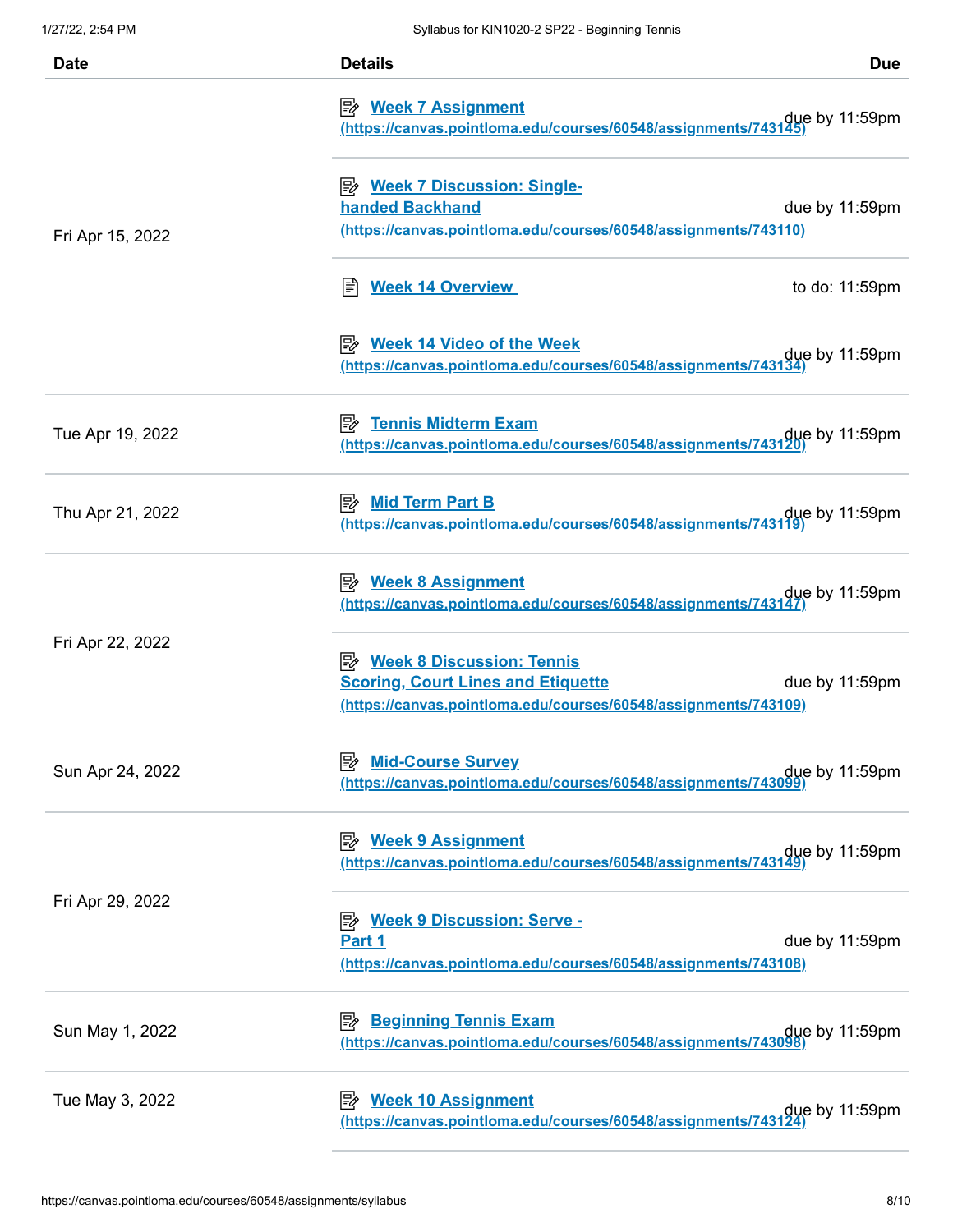| <b>Date</b>      | <b>Details</b>                                                                                                                         | <b>Due</b> |
|------------------|----------------------------------------------------------------------------------------------------------------------------------------|------------|
|                  | <b>B</b> Wrap Up Week   Wellness<br>due by 11:59pm<br><b>Survey</b><br>(https://canvas.pointloma.edu/courses/60548/assignments/743151) |            |
|                  | due by 11:59pm<br>https://canvas.pointloma.edu/courses/60548/assignments/743125)                                                       |            |
| Fri May 6, 2022  | Week 10 Discussion: Serve -<br>Part 2<br>due by 11:59pm<br>(https://canvas.pointloma.edu/courses/60548/assignments/743105)             |            |
|                  | <b>B</b> Week 11 Assignment<br>due by 11:59pm (https://canvas.pointloma.edu/courses/60548/assignments/743127)                          |            |
| Fri May 13, 2022 | <b>B</b> Week 11 Discussion: Net Play<br>due by 11:59pm<br>https://canvas.pointloma.edu/courses/60548/assignments/743106)              |            |
| Thu May 19, 2022 | Week 12 Discussion: Forehand<br>volley at net<br>due by 11:59pm<br>(https://canvas.pointloma.edu/courses/60548/assignments/743107)     |            |
| Fri May 20, 2022 | <b>B</b> Week 12 Assignment<br>due by 11:59pm<br>https://canvas.pointloma.edu/courses/60548/assignments/743129)                        |            |
|                  | Week 12 Discussion: Net Play<br>due by 11:59pm)<br><u>(https://canvas.pointloma.edu/courses/60548/assignments/743104)</u>              |            |
|                  | <b>B</b> Week 13 Assignment<br>due by 11:59pm<br><u>(https://canvas.pointloma.edu/courses/60548/assignments/743131)</u>                |            |
| Fri May 27, 2022 | <b>B</b> Week 13 Discussion: Full Play<br>due by 11:59pm<br>https://canvas.pointloma.edu/courses/60548/assignments/743103)             |            |
|                  | due by 11:59pm (https://canvas.pointloma.edu/courses/60548/assignments/743133)                                                         |            |
| Fri Jun 3, 2022  | <b>B</b> Week 14 Discussion: Doubles<br>due by 11:59pm<br>https://canvas.pointloma.edu/courses/60548/assignments/743102)               |            |
|                  | <b>Exercise Consent Form</b><br>(https://canvas.pointloma.edu/courses/60548/assignments/743118)                                        |            |